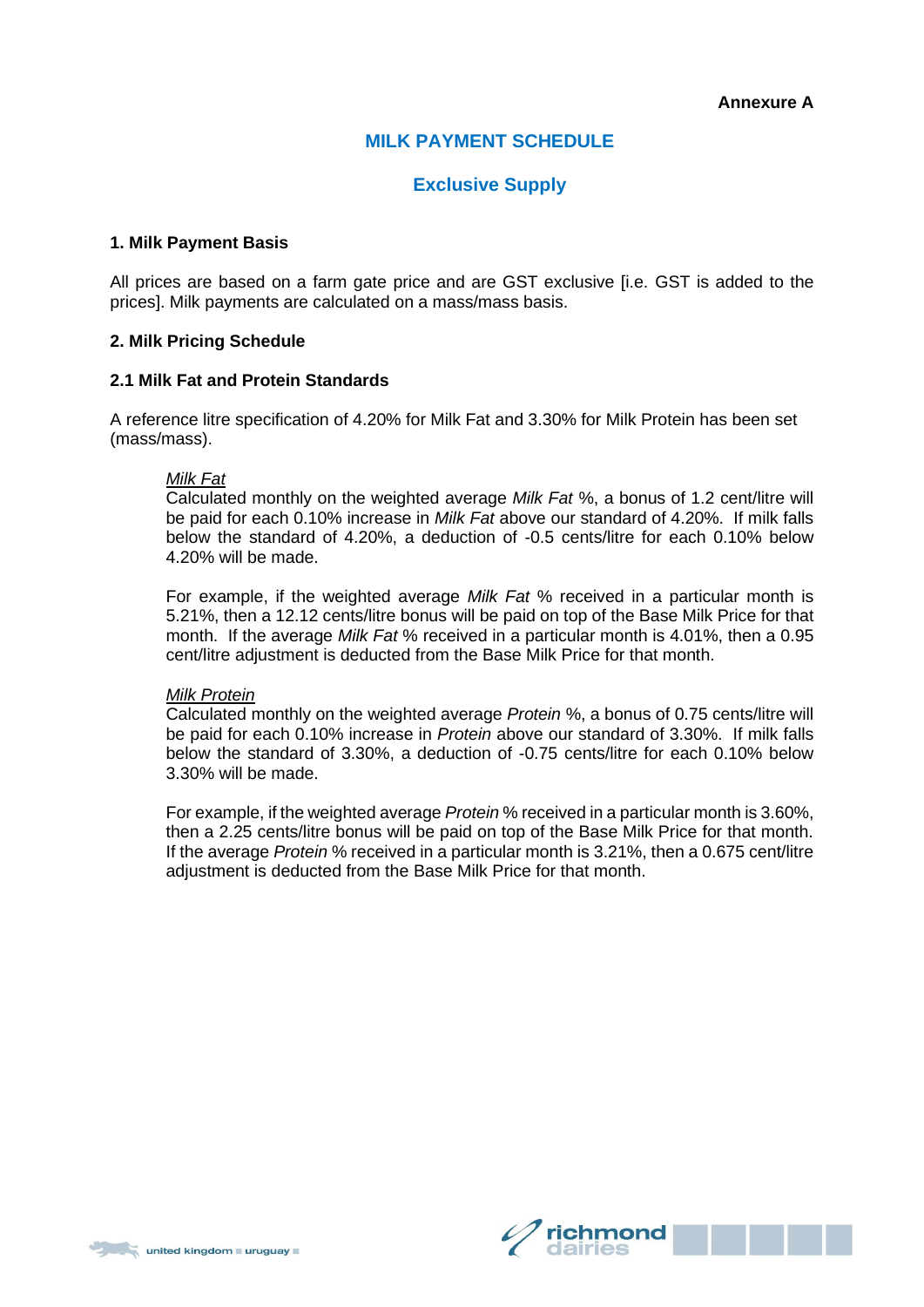|                            | Total Bacteria (Standard Plate Count Method)                           |                                                |                                                |                                                |                                                |  |  |  |
|----------------------------|------------------------------------------------------------------------|------------------------------------------------|------------------------------------------------|------------------------------------------------|------------------------------------------------|--|--|--|
| <b>BMCC</b>                | Less than 15,000                                                       | 15,000 to 30,000                               | 50,000 to 75,000<br>30,000 to 50,000           |                                                | Greater than<br>75,000                         |  |  |  |
| Less than<br>250,000       | $\overline{2}$                                                         | 1                                              | 0.5                                            | $-2$                                           | Out of Spec Milk<br>(50% of the base<br>price) |  |  |  |
| 250,000<br>to<br>300,000   | 1                                                                      | 0.5                                            | 0                                              | $-4$                                           | Out of Spec Milk<br>(50% of the base<br>price) |  |  |  |
| 300,000<br>to<br>350,000   | 0                                                                      | $-1$                                           | $-4$                                           | -8                                             | Out of Spec Milk<br>(50% of the base<br>price) |  |  |  |
| 350,000<br>to<br>400,000   | $-1$                                                                   | $-4$                                           | $-6$                                           | $-10$                                          | Out of Spec Milk<br>(50% of the base<br>price) |  |  |  |
| 400,000<br>to<br>500,000   | $-4$                                                                   | $-6$                                           | -8                                             | $-12$                                          | Out of Spec Milk<br>(50% of the base<br>price) |  |  |  |
| Greater<br>than<br>500,000 | Out of Spec Milk<br>(50% of the base<br>price)<br>$\sim$ $\sim$ $\sim$ | Out of Spec Milk<br>(50% of the base<br>price) | Out of Spec Milk<br>(50% of the base<br>price) | Out of Spec Milk<br>(50% of the base<br>price) | Out of Spec Milk<br>(50% of the base<br>price) |  |  |  |

## **2.2 Quality Payments/Deductions\***

\*Updated January 2014

# **2.3 Bulk Milk Cell Counts [BMCC]**

The result for BMCC is calculated based on the monthly weighted average of all BMCC test results.

The BMCC result for the month will be applied to the quality payments schedule as set out in the Quality Payments/Deductions schedule [point 2.2].

# **2.4 Standard Plate Count [SPC]**

The 2 highest results for the month will not be included in any calculations. The result for SPC will be based on the monthly weighted average of all remaining results.

The SPC result for the month will be applied to the quality payments schedule as set out in the Quality Payments/Deductions schedule [point 2.2].

## **2.5 Out of Specification Milk**

#### *Antibiotic Milk*

The Farmer is responsible to ensure that all milk supplied to Richmond Dairies is free of Antibiotics. Therefore, milk that is positive in Antibiotics will not be collected.

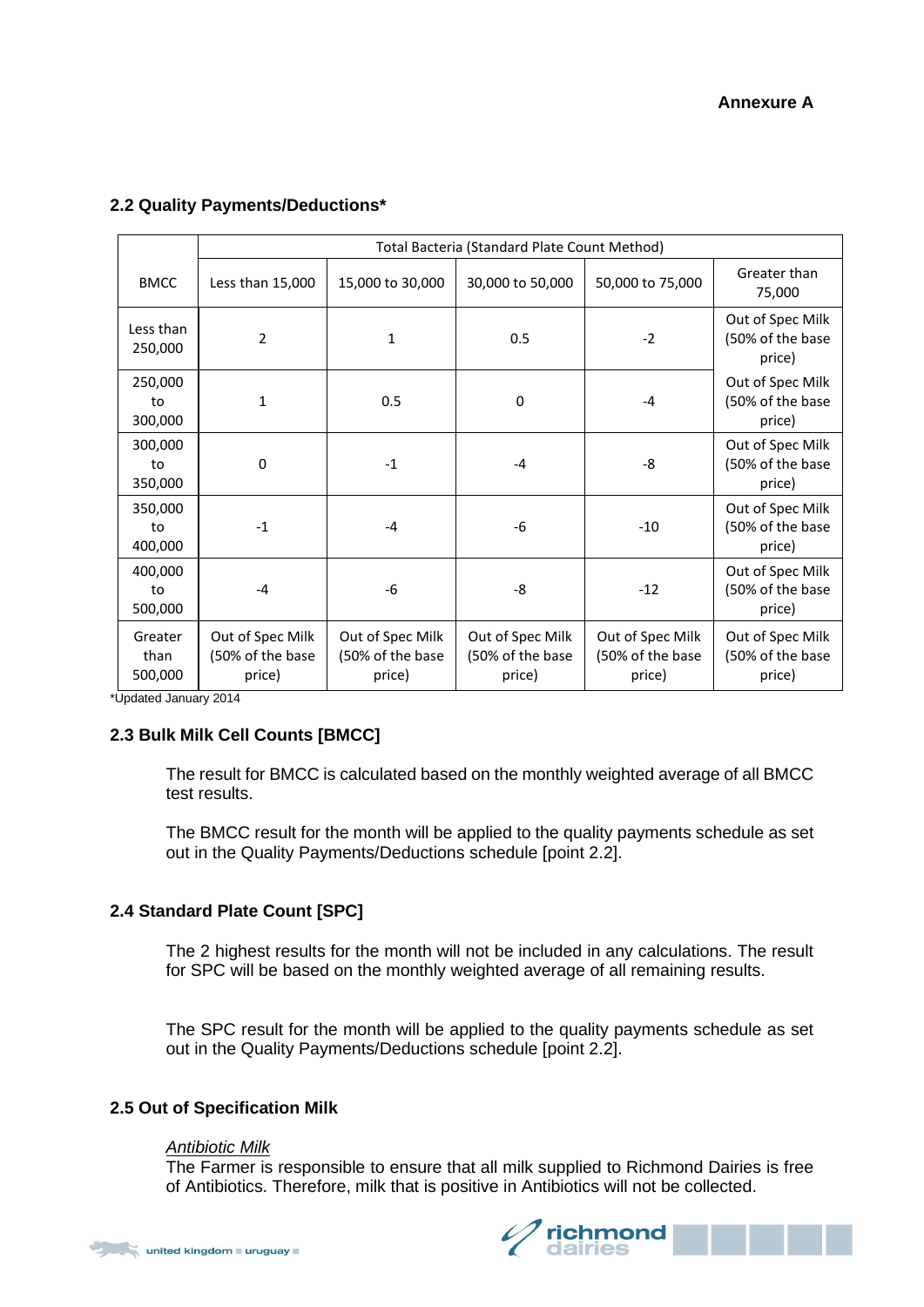If however the milk is collected and found to be positive, the Farmer is responsible for all costs involved in disposing of the contaminated milk and no payment will be made to the farmer for the contaminated milk.

Further to this, if further contamination is caused to other milk, then the Farmer is duly responsible for the costs involved in disposing of all contaminated milk.

#### *High BMCC / SPC*

Richmond Dairies will not be able to collect milk that is determined to be Out of Specification as set out in the Quality Payments/Deductions schedule [point 2.2].

If however the milk is collected and found to be Out of Specification, the price paid for Out of Specification Milk will be 50% of the Base Milk Price.

No Milk Fat or Milk Protein bonuses or adjustments will apply.

#### *Minimum Milk Components*

The minimum requirements for milk to be collected by Richmond Dairies are 3.2% Milk Fat and 2.7% Milk Protein (mass/mass).

If the monthly weighted average is below the minimum requirements for either fat or protein then the milk is out of specification and will be paid at 50% of the Base Milk Price.

No Milk Fat or Milk Protein bonuses or adjustments will apply.

### **3.0 Freight**

All milk prices are based on a farm gate basis. Therefore, Richmond Dairies will be responsible for all freight costs [except where contaminated milk is involved]. As such, stop charges do not apply, unless other arrangements are stated in the Farmers contract.

#### **4.0 Milk Levies**

Statutory levies imposed by the Department of Fisheries and Forestry will be deducted each month from the total Milk Payment for the month. The current levies are listed below.

| Cents Per Kg                                                 |        |  |  |        |                    |                  |        |  |  |  |  |
|--------------------------------------------------------------|--------|--|--|--------|--------------------|------------------|--------|--|--|--|--|
| Dairy Australia for Research and Development   Animal Health |        |  |  |        | Rate               |                  |        |  |  |  |  |
| Milk fat   Protein                                           |        |  |  |        | Milk fat   Protein | Milk fat Protein |        |  |  |  |  |
| 2.8683                                                       | 6.9914 |  |  | 0.0580 | $ 0.1385 $ 2.9263  |                  | 7.1299 |  |  |  |  |

For further details, please contact:

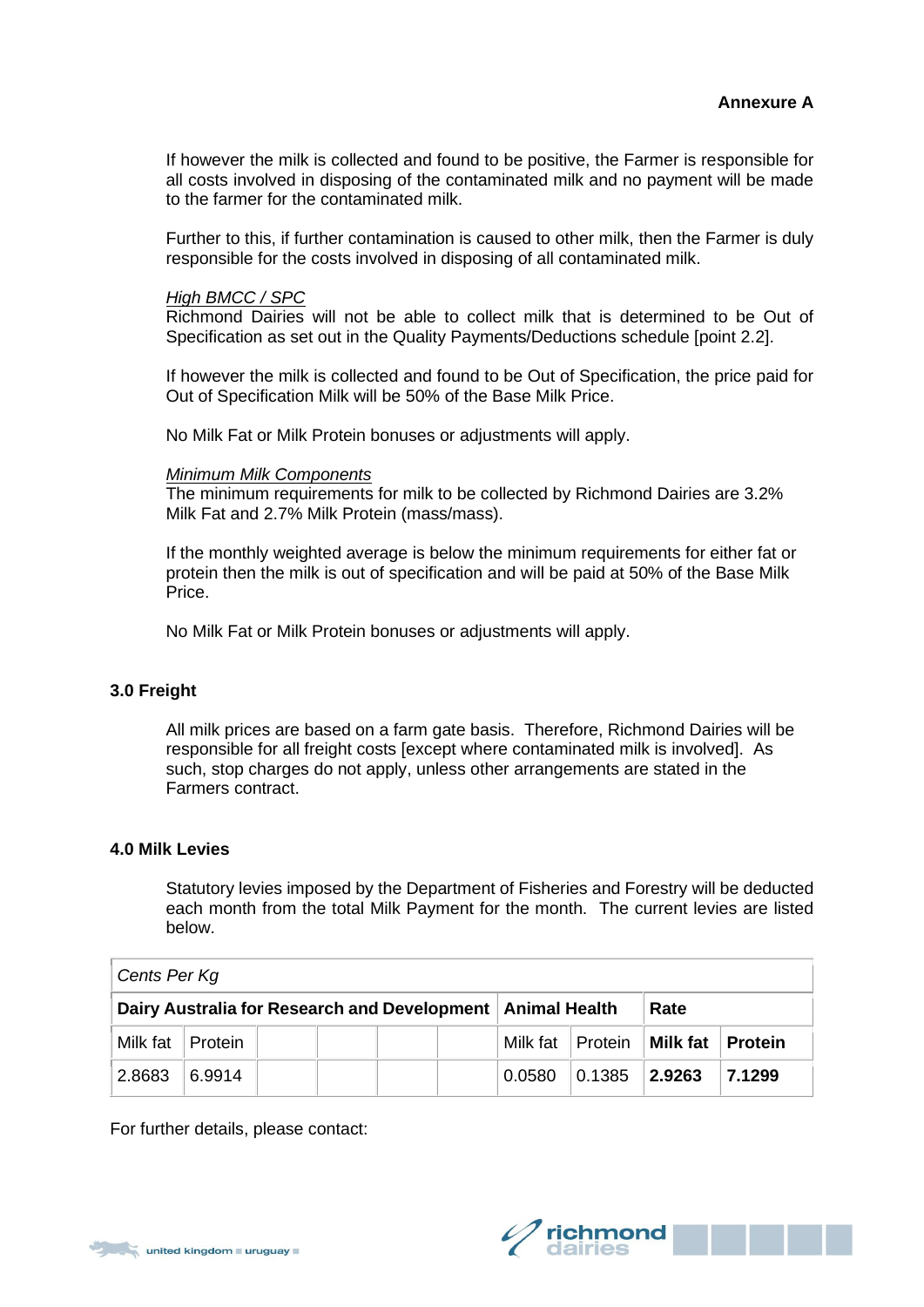[Australian Government Department of Agriculture Fisheries & Forestry](http://www.daff.gov.au/levies)  Locked Bag 4488, Kingston ACT 2604 Phone: 1800020619 Email:[Levies.Management@daff.gov.au](mailto:Levies.Management@daff.gov.au)

## **5.0 General Policy Matters**

The following points are listed for the information of a Farmer who supplies milk to Richmond Dairies. These policy guidelines are set out to cover a range of possible issues relating to direct milk supply.

*(1) Exceptional Circumstances*

**- Flooding.** In times of flooding and where access roads to a dairy will probably be denied because of flooded roadways, every endeavour will be made to empty the farm vat/vats prior to such flooding occurring. Likewise, after floodwaters recede, every endeavour will also be made to provide an urgent milk pick up if required.

**- Power loss / spoilage.** In the event of an extended power loss, a farm vat would be emptied of correctly chilled milk [less than 5.0°C] as soon as practicable so as to prevent spoilage of the milk. Should there be fresh warm milk in a vat an assessment will be done to determine the possible use of such milk and how it would be collected. Milk that is spoiled as a result of flooding or power outages and is of unacceptable standard will be disposed of by the Farmer.

## *(2) Milk Collection Timings*

Richmond Dairies in conjunction with the haulage contractor will arrange milk collection times during daylight hours with the possibility of collection also at night. Milk collection times will be arranged so as to avoid collection during what is "normal" milking hours so as to ensure the correct temperature of milk prior to pick up. Richmond Dairies will ensure reasonable consultation with farmers with respect to collection times.

#### *(3) Testing facilities for Antibiotic milk*

Within reason Richmond Dairies will provide a facility near each pickup area whereby Farmers will be able to arrange to have samples of any suspect antibiotic milk (vat or individual cows) tested. The details for contacts and times of this service will be made available to Farmers upon request.

#### *(4) Sour Milk*

Sour milk or other milk, which may be rejected from supply because of a serious non-conformance, will not be collected from the vat. Such milk will be disposed of by the Farmer prior to the recommencement of milking into the vat for future tanker collection.

#### *(5) Milk Quantity and Quality Reports*

Richmond Dairies will provide a report for each milk pick-up so as to confirm the quantity and quality of milk collected. These reports will include for each pick up the volume, temperature at collection, fat and protein test for that collection, SPC and BMCC results.